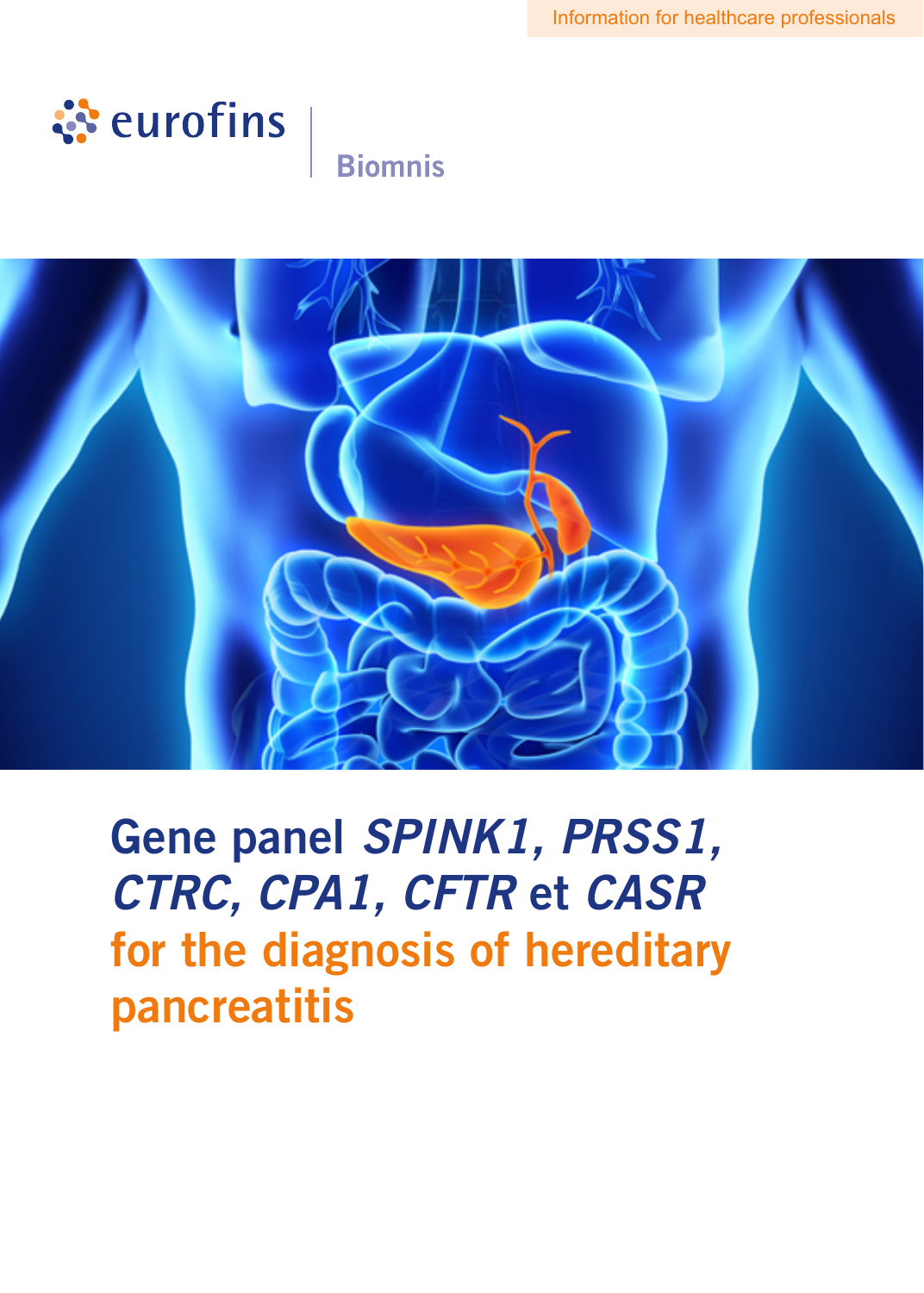



**Hereditary pancreatitis is defined** as inflammation of the pancreas, characterised by recurrent episodes of acute pancreatitis and/or chronic pancreatitis, whereby these pathologies are observed in at least two firstdegree relatives or at least three second-degree relatives, and are present in two or more generations.

Globally, the prevalence of hereditary pancreatitis is estimated at  $6.115/100,0001$ .

### Research criteria and characteristics of hereditary pancreatitis<sup>2</sup>

- Family history of acute recurrent pancreatitis, chronic pancreatitis, pancreatitis in childhood
- **•** Relative, who is a carrier of the genes associated with hereditary pancreatitis
- Onset of the first episodes of pancreatitis in the first two decades of life, often before age of 15:
	- $\blacktriangleright$  unexplained pancreatitis in a child
	- $\blacktriangleright$  chronic idiopathic pancreatitis in a patient under 25
- **•** Recurrent acute pancreatitis of unknown aetiology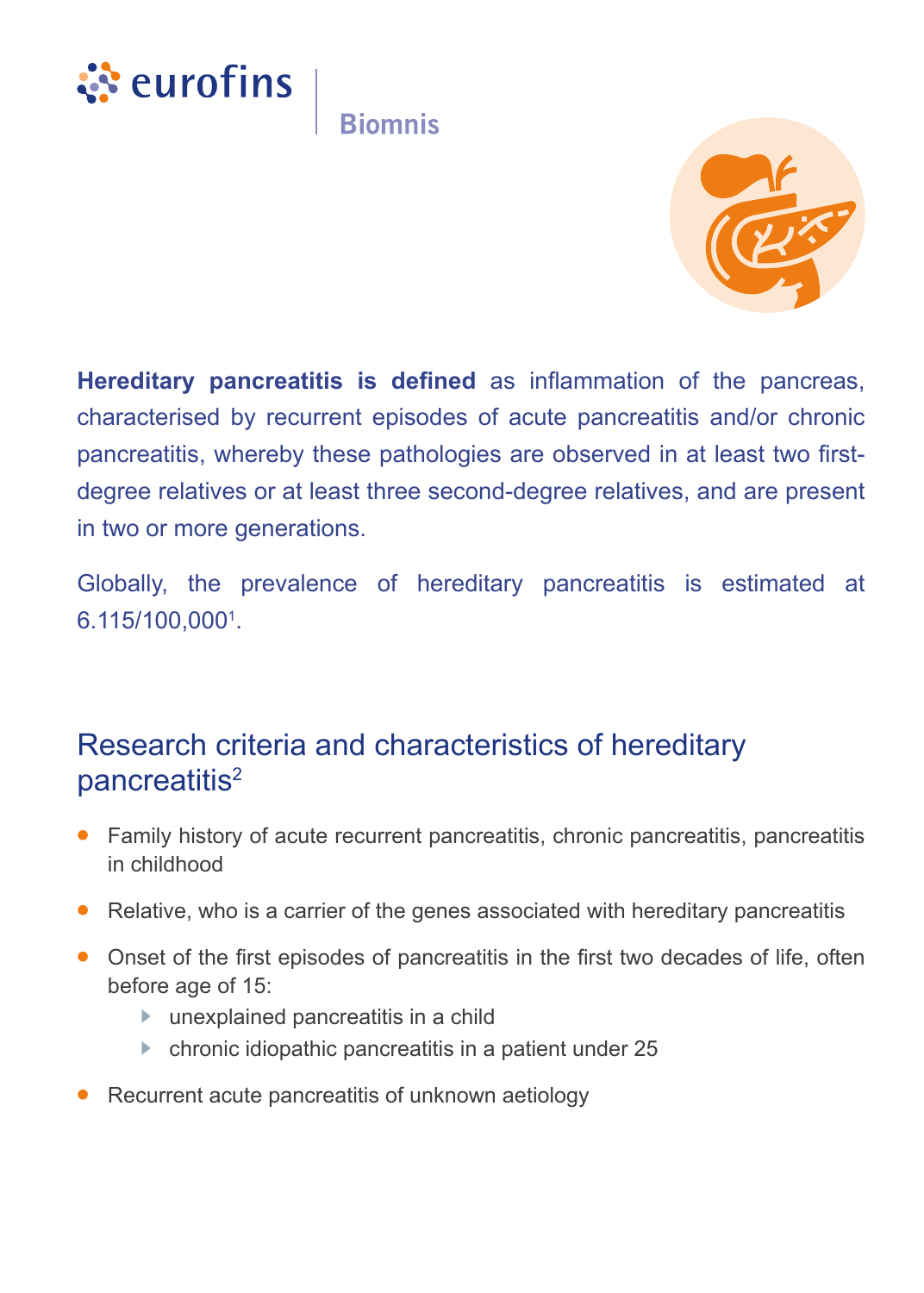# Pathophysiology of hereditary pancreatitis

The acinar cells of the pancreas produce substances essential for the digestion of food: pancreatic enzymes, in the form of inactive pro-enzymes, as well as inhibitors of these enzymes. After they are transported in the pancreatic juice which mixes with the bile in the intestine, enzymes become activated in the digestive tract to break down the ingested food.

The clinical signs of hereditary pancreatitis are thought to result from an imbalance between the normally secreted proteases and their inhibitors, leading to autodigestion of the pancreatic parenchyma.

Some mutated genes found in hereditary pancreatitis encode abnormal proteins that activate proteases or inhibit protease inhibitors and thus are the ultimate cause of pancreatic tissue damage.

Some examples are listed below:

| Gene              | Encoded protein                  | Deleterious effects of mutated protein                                                                                                                                                                                                      |
|-------------------|----------------------------------|---------------------------------------------------------------------------------------------------------------------------------------------------------------------------------------------------------------------------------------------|
| PRSS <sub>1</sub> | Cationic trypsin                 | Conversion of inactive trypsinogen to trypsin prior to its<br>Þ.<br>excretion from the pancreas<br>Inappropriate self-activation of trypsin<br>▶<br>Increased stability of trypsin<br>▶<br>Elevated intra-pancreatic levels of trypsin<br>▶ |
| <b>SPINK1</b>     | Trypsin inhibitor<br>protein     | Low concentrations of inhibitory protein                                                                                                                                                                                                    |
| <b>CTRC</b>       | <b>CTRC</b> protein              | Loss of trypsin and trypsinogen degradation function                                                                                                                                                                                        |
| <b>CASR</b>       | Calcium-sensing<br>receptor gene | Calcium metabolism dysfunction                                                                                                                                                                                                              |
| CPA <sub>1</sub>  | Cathepsin A1                     | Structural abnormalities of trypsin                                                                                                                                                                                                         |
| <b>CFTR</b>       | CFTR protein                     | Transmembrane hydro-electrolyte flow anomaly<br>▶<br>Changes in the characteristics of the exocrine secretions                                                                                                                              |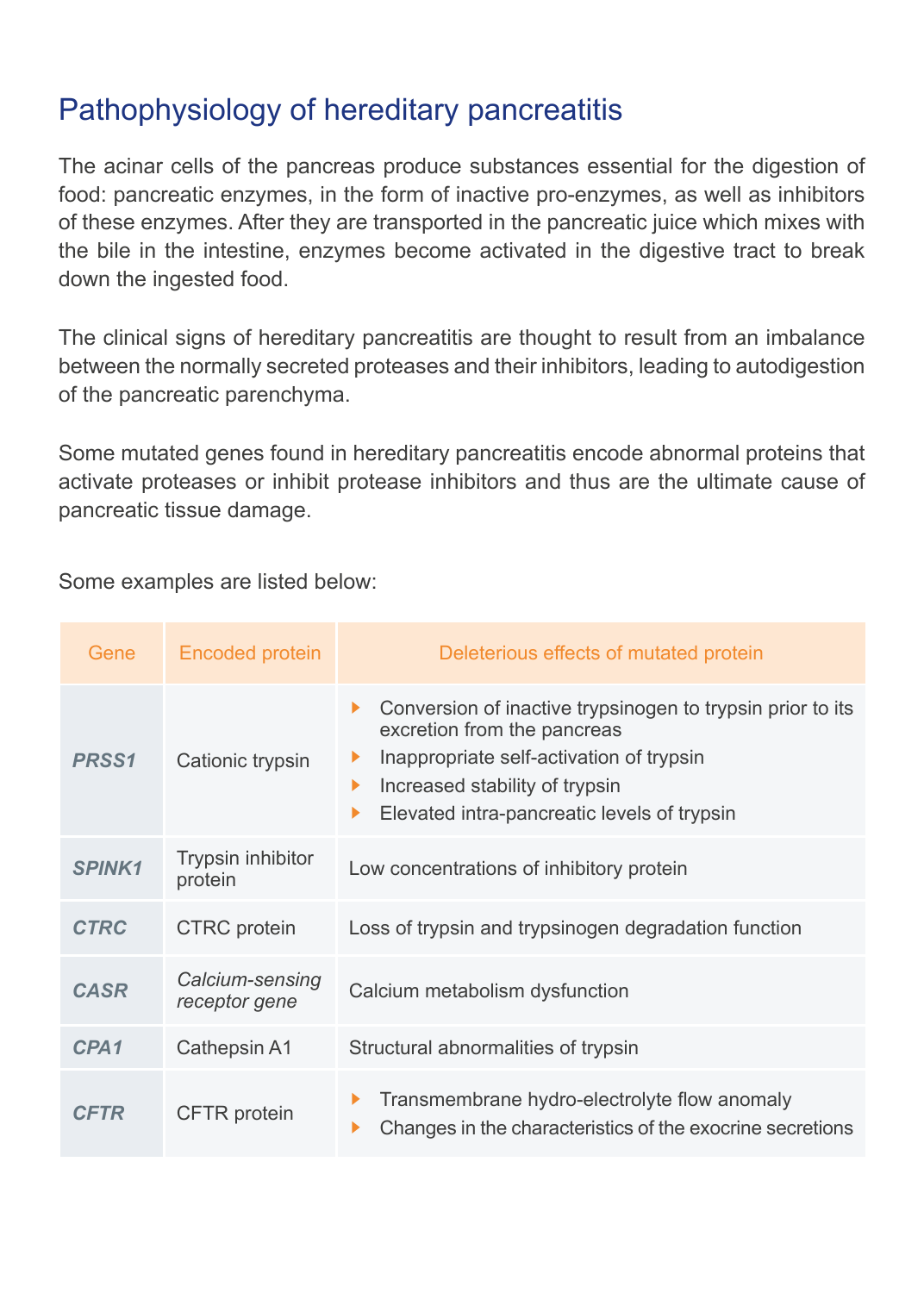## Diagnosis of hereditary pancreatitis by Eurofins Biomnis

The Eurofins Biomnis panel includes 6 genes: *SPINK1, PRSS1, CTRC, CPA1, CFTR* and *CASR*.

These genes can be assigned to two categories:

- **• genes responsible for pancreatitis:** *PRSS1* and *SPINK1* (except the N34S mutation)
- **• susceptibility genes:** *CTRC, CPA1, CFTR* et *CASR* and the N34S mutation of *SPINK1*.

### **Details of the "hereditary pancreatitis" gene panel**

| Genes            | Chr | Transmission<br>mode | Variants described in<br>databases |                             | <b>Detection</b> | Most frequent                                         |
|------------------|-----|----------------------|------------------------------------|-----------------------------|------------------|-------------------------------------------------------|
|                  |     |                      | <b>ClinVar</b>                     | <b>HGMD<sup>®</sup></b> Pro | rate $(\%)$      | variants                                              |
| PRSS1*           | 7   | <b>AD</b>            | 23                                 | 70                          | 5%               | p.Ala16Val<br>p.Asn29lle<br>p.Arg122Hi<br>p.Arg122Cys |
| <b>SPINK1</b>    | 5   | <b>AD</b>            | 14                                 | 48                          | 10-15%           | p.Asn34Ser<br>p.Pro55Ser                              |
| <b>CTRC</b>      | 1   | AD/AR**              | 11                                 | 52                          | 5%               | p.R254W and<br>p.K247_R254del                         |
| CPA <sub>1</sub> | 7   | AD/AR                |                                    | 41                          | Very rare        | p.Gly225Ser                                           |
| <b>CASR</b>      | 3   | $AD**$               |                                    | 3                           | Very rare        | p.P682L)                                              |
| <b>CFTR</b>      | 7   | AD/AR**              | 518                                | 1918                        | 20-30%           | >1300                                                 |

*AD = autosomal dominant; AR = autosomal recessive*

*\* Some regions of the genome are duplicated (pseudogenes)*

*\*\*polygenic and / or multifactorial*

### **Methodology**

All of the coding regions of the genes in the panel are analysed by next-generation sequencing (NGS) on an Illumina NextSeq2000 sequencer. The data from the sequencing is then analysed and interpreted via the SeqOne bioinformatics pipeline.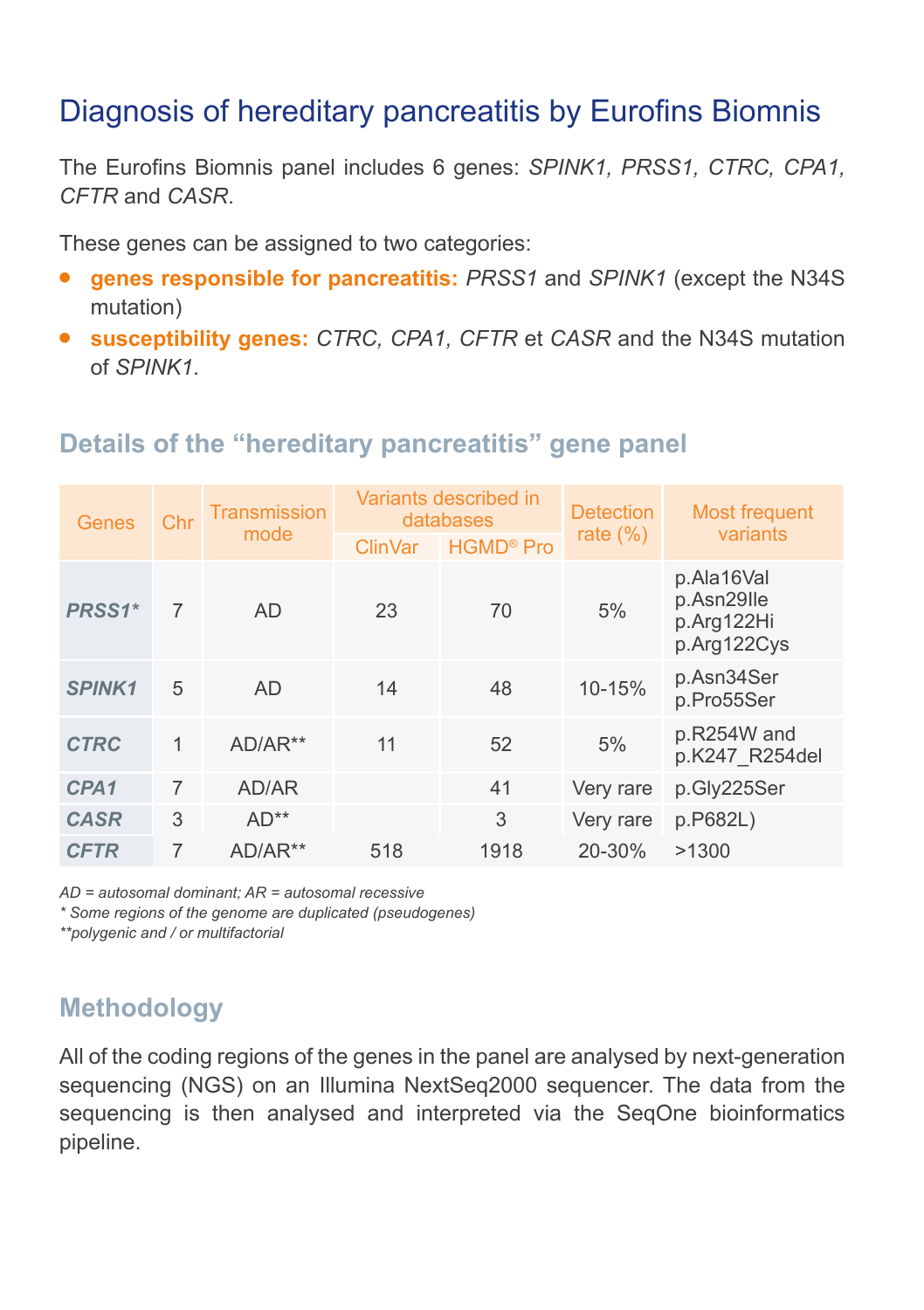### **Results**

- **•** Mutations in the PRSS1 gene are detected in **60-80% cases of hereditary pancreatitis.**
- **•** Pathogenic variations in genes such as CFTR and SPINK1 are factors in the onset of apparently idiopathic pancreatitis.
- **•** In about 10% of cases, mutations in two genes can be identified; these are termed "trans-heterozygous" genes.

### Benefits of the "hereditary pancreatitis" gene panel

- **•** Explains the symptoms of a patient,
- **•** Distinguishes hereditary pancreatitis from pancreatitis of another origin,
- **•** Enables the diagnosis of hereditary pancreatitis in a child and thus avoid additional investigations,
- **•** Assesses the risk for related parties,
- **•** Identifies an atypical form of cystic fibrosis in the case of mutations in the *CFTR* gene and therefore offer appropriate treatment as early as possible, in particular by referring male patients to an andrologist to assess the risk of infertility,
- **•** Defines strategies for managing and preventing complications,
- **•** Offers the possibility of genetic counselling in the event of severe mutations in the *CFTR* or *PRRS1* gene.

For the present, in the absence of preventive treatment for acute episodes and of specific management, there is no therapeutic benefit in the identification of a genetic cause in pancreatitis.

#### References

- *1. Ouyang, G., Pan, G., Liu, Q. et al. The global, regional, and national burden of pancreatitis in 195 countries and territories, 1990–2017: a systematic analysis for the Global Burden of Disease Study 2017. BMC Med 18, 388 (2020)*
- *2. Raphael KL, Willingham FFClin Exp Gastroenterol. 2016 Jul 26;9:197-207:*
- *3. Shelton CA, Umapathy C, Stello K, Yadav D, Whitcomb DC. Hereditary pancreatitis in the United States: survival and rates of pancreatic cancer. Am J Gastroenterol. 2018;113:1376. PubMed PMID: 30018304.*